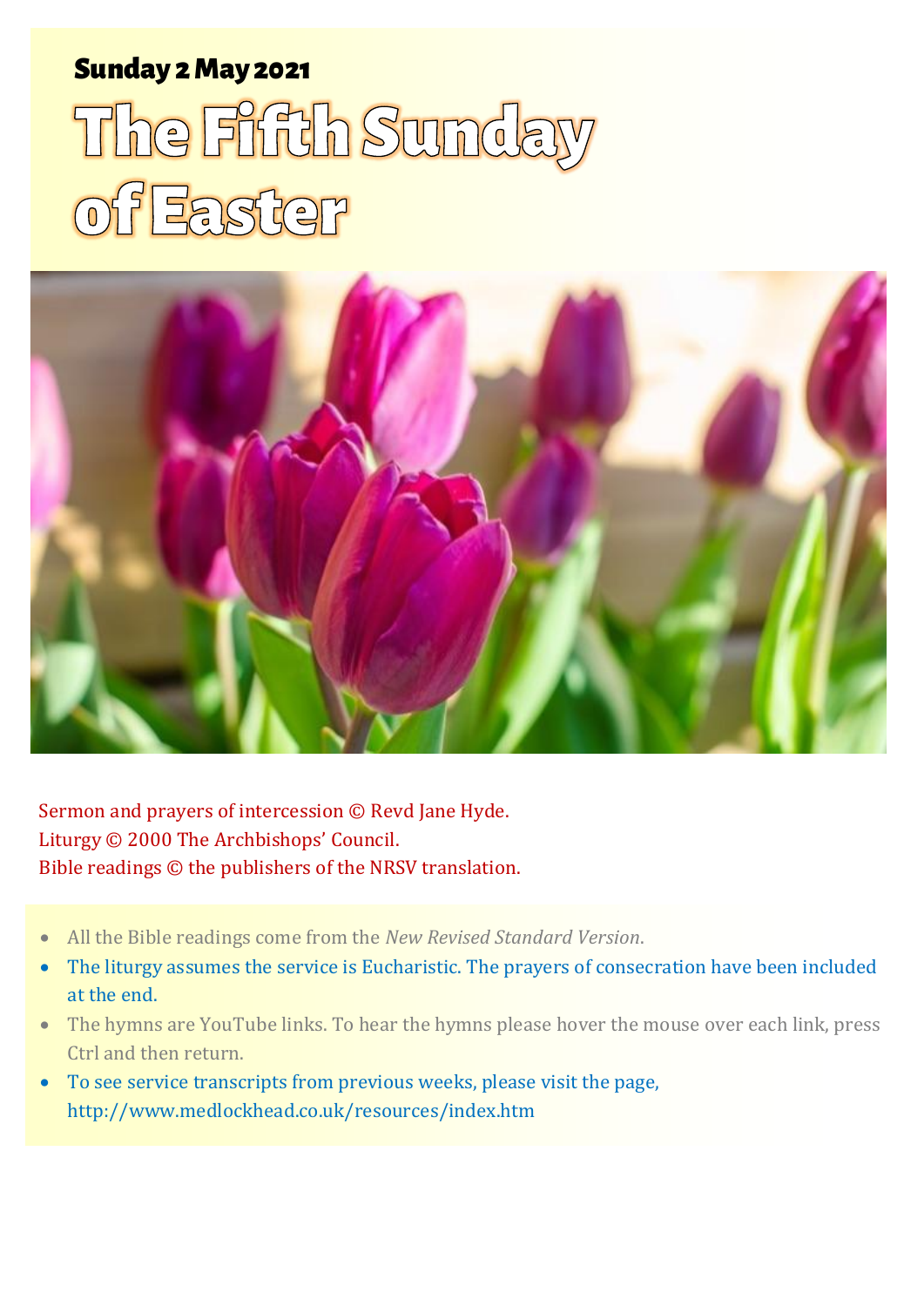# **Introduction and welcome**

HYMN 1 **[Love divine all loves excelling](https://youtu.be/jPsxqQsnzJA)** (click on this link to hear the hymn)

# **The Welcome**

In the name of the Father, and of the Son, and of the Holy Spirit

All **Amen.**

The Lord be with you

All **And also with you.**

Alleluia! Christ is risen!

All **He is risen indeed! Alleluia**

# **The Preparation**

All **Almighty God, to whom all hearts are open, all desires known, and from whom no secrets are hidden: cleanse the thoughts of our hearts by the inspiration of your Holy Spirit, that we may perfectly love you, and worthily magnify your holy name; through Christ our Lord. Amen.**

Our Lord Jesus Christ said: The first commandment is this: 'Hear, O Israel, the Lord our God is the only Lord. You shall love the Lord your God with all your heart, with all your soul, with all your mind, and with all your strength.'

And the second is this: 'Love your neighbour as yourself.' There is no other commandment greater than these. On these two commandments hang all the law and the prophets.

#### All **Amen. Lord, have mercy.**

Christ our Passover lamb has been sacrificed for us. Let us therefore rejoice by putting away all malice and evil and, confessing our sins in penitence and faith, firmly resolve to keep God's commandments and to live in love and peace with all.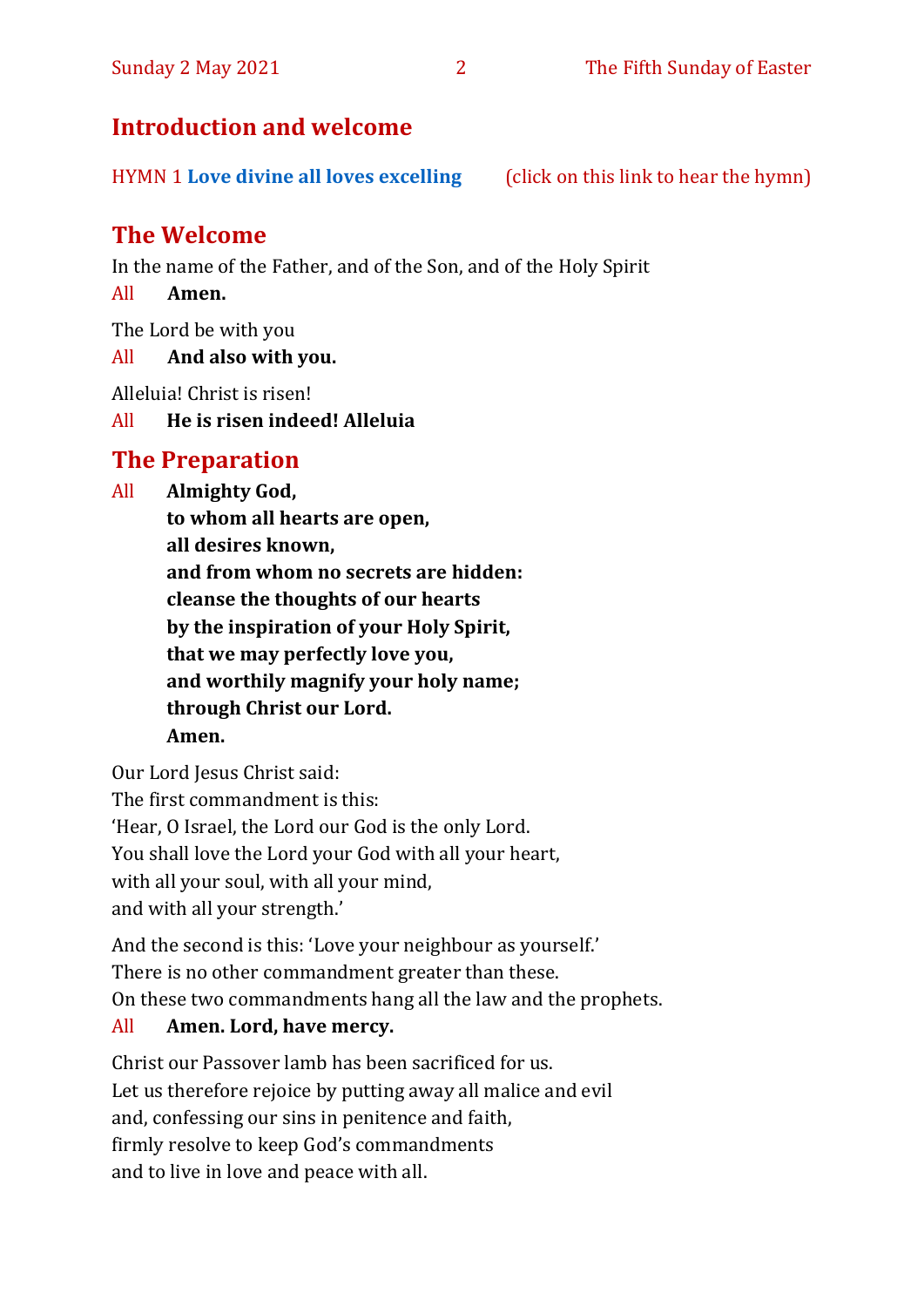All **Almighty God, our heavenly Father, we have sinned against you and against our neighbour in thought and word and deed, through negligence, through weakness, through our own deliberate fault. We are truly sorry and repent of all our sins. For the sake of your Son Jesus Christ, who died for us, forgive us all that is past and grant that we may serve you in newness of life to the glory of your name. Amen.**

Almighty God,

who forgives all who truly repent, have mercy upon you, pardon and deliver you from all your sins, confirm and strengthen you in all goodness, and keep you in life eternal; through Jesus Christ our Lord. All **Amen.**

# **The Gloria**

This Gloria is sung to the tune of 'Cwm Rhondda'. Click **[here](about:blank)** for the tune.

All **Glory be to God in Heaven, Songs of joy and peace we bring, Thankful hearts and voices raising, To creation's Lord we sing. Lord we thank you, Lord we praise you, Glory be to God our King: Glory be to God our King.**

> **Lamb of God, who on our shoulders, Bore the load of this world's sin; Only Son of God the Father, You have brought us peace within. Lord, have mercy, Christ have mercy, Now your glorious reign begin: Now your glorious reign begin.**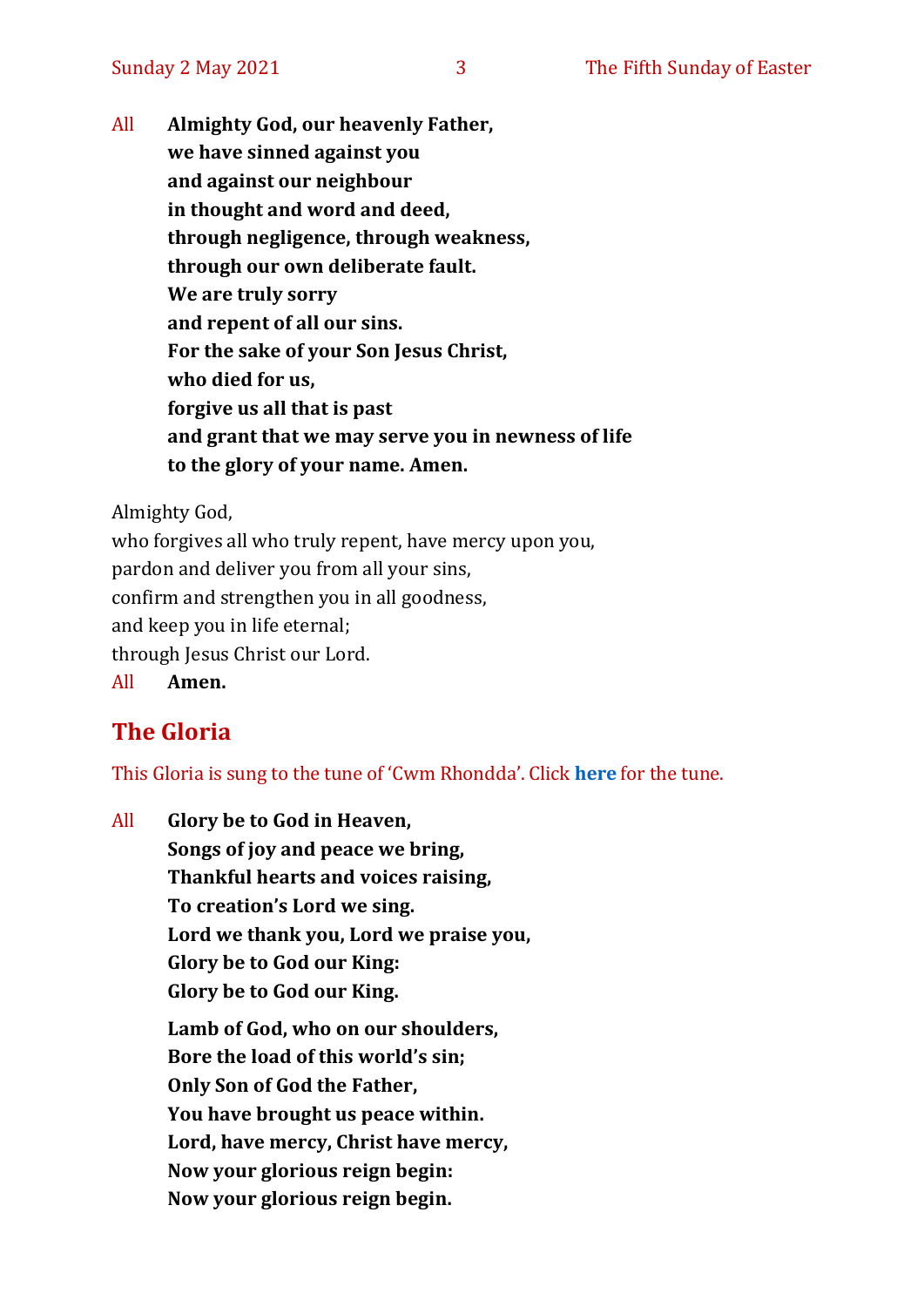**You O Son of God are Holy, You we praise with one accord. None in heav'n or earth is like you, Only you are Christ the Lord. With the Father and the Spirit, Ever worshipped and adored: Ever worshipped and adored.**

# **The Collect for the Fifth Sunday of Easter**

Risen Christ, your wounds declare your love for the world and the wonder of your risen life: give us compassion and courage to risk ourselves for those we serve, to the glory of God the Father. All **Amen.**

# **First reading**

#### A reading from the Book of Acts

An angel of the Lord said to Philip, 'Get up and go towards the south[\[g\]](https://www.biblegateway.com/passage/?search=Acts%208&version=NRSVA#fen-NRSVA-27192g) to the road that goes down from Jerusalem to Gaza.' (This is a wilderness road.) So he got up and went. Now there was an Ethiopian eunuch, a court official of the Candace, queen of the Ethiopians, in charge of her entire treasury. He had come to Jerusalem to worship and was returning home; seated in his chariot, he was reading the prophet Isaiah. Then the Spirit said to Philip, 'Go over to this chariot and join it.' So Philip ran up to it and heard him reading the prophet Isaiah. He asked, 'Do you understand what you are reading?'He replied, 'How can I, unless someone guides me?' And he invited Philip to get in and sit beside him. Now the passage of the scripture that he was reading was this:

'Like a sheep he was led to the slaughter,

and like a lamb silent before its shearer,

so he does not open his mouth.

In his humiliation justice was denied him.

Who can describe his generation?

For his life is taken away from the earth.'

The eunuch asked Philip, 'About whom, may I ask you, does the prophet say this, about himself or about someone else?' Then Philip began to speak, and starting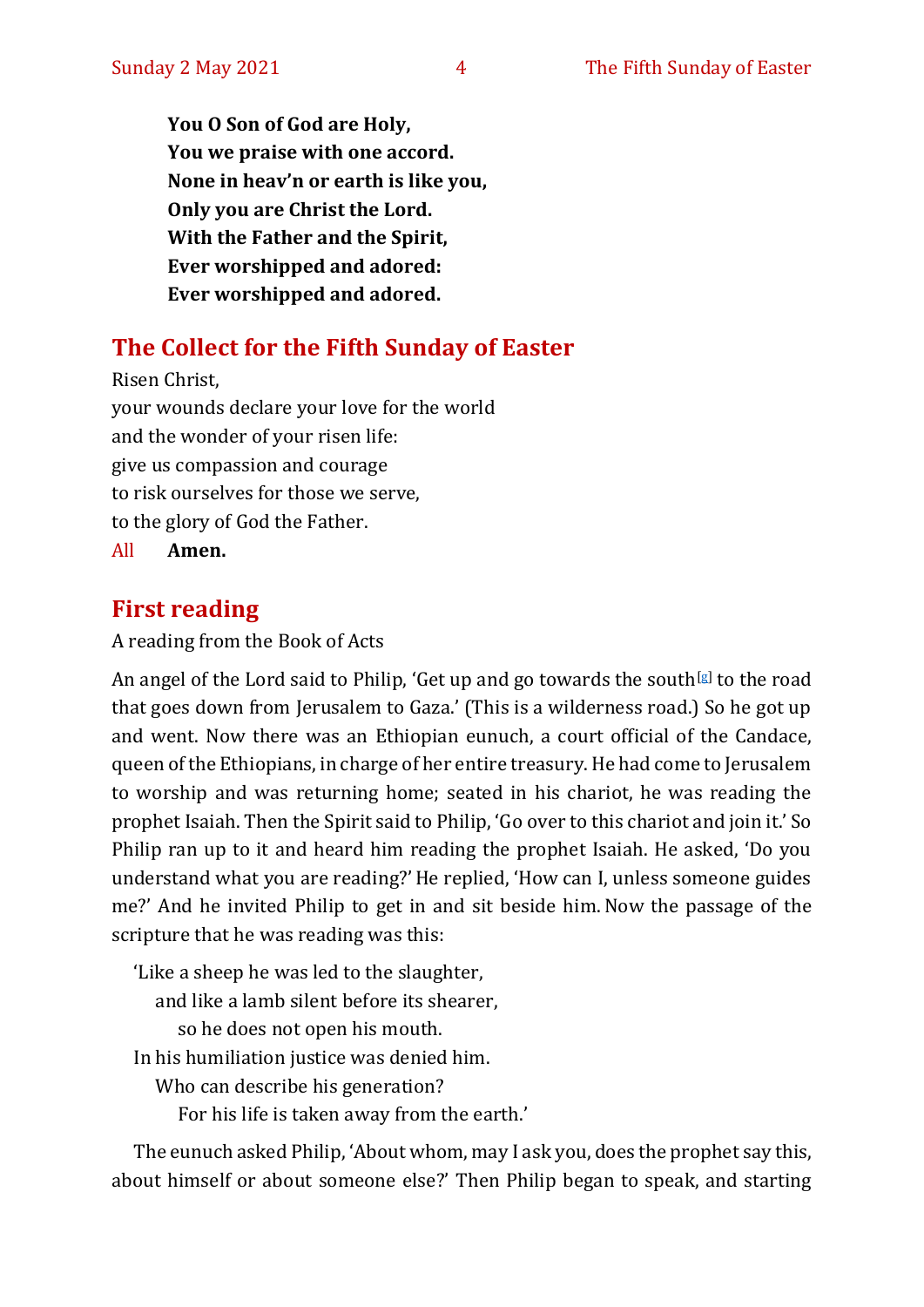with this scripture, he proclaimed to him the good news about Jesus. As they were going along the road, they came to some water; and the eunuch said, 'Look, here is water! What is to prevent me from being baptised?' He commanded the chariot to stop, and both of them, Philip and the eunuch, went down into the water, and Philip baptised him. When they came up out of the water, the Spirit of the Lord snatched Philip away; the eunuch saw him no more, and went on his way rejoicing. But Philip found himself at Azotus, and as he was passing through the region, he proclaimed the good news to all the towns until he came to Caesarea. *Acts 8:26–end*

This is the Word of the Lord

All **Thanks be to God.**

#### **Second reading**

A reading from First Letter of St John

Beloved, let us love one another, because love is from God; everyone who loves is born of God and knows God. Whoever does not love does not know God, for God is love. God's love was revealed among us in this way: God sent his only Son into the world so that we might live through him. In this is love, not that we loved God but that he loved us and sent his Son to be the atoning sacrifice for our sins. Beloved, since God loved us so much, we also ought to love one another. No one has ever seen God; if we love one another, God lives in us, and his love is perfected in us.

By this we know that we abide in him and he in us, because he has given us of his Spirit. And we have seen and do testify that the Father has sent his Son as the Saviour of the world. God abides in those who confess that Jesus is the Son of God, and they abide in God. So we have known and believe the love that God has for us.

God is love, and those who abide in love abide in God, and God abides in them. Love has been perfected among us in this: that we may have boldness on the day of judgement, because as he is, so are we in this world. There is no fear in love, but perfect love casts out fear; for fear has to do with punishment, and whoever fears has not reached perfection in love. We love because he first loved us. Those who say, 'I love God', and hate their brothers or sisters, are liars; for those who do not love a brother or sister whom they have seen, cannot love God whom they have not seen. The commandment we have from him is this: those who love God must love their brothers and sisters also. *1 John 4:7–end*

This is the Word of the Lord

All **Thanks be to God.**

HYMN 2 **[Now the green blade riseth](https://youtu.be/UVduV0ustWw)** (please click on this link to hear the hymn)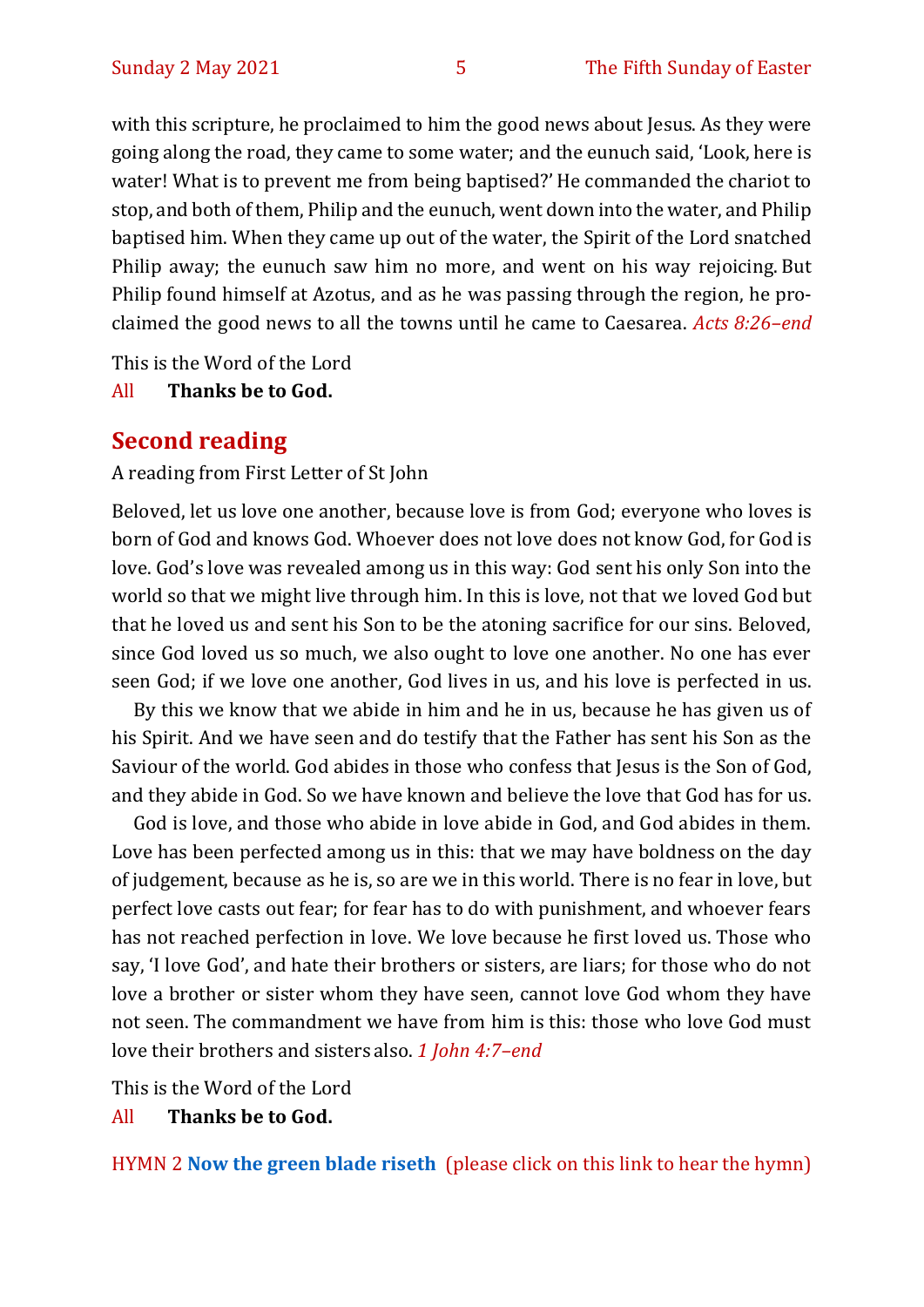# **Gospel reading**

Hear the Gospel of our Lord Jesus Christ according to John

#### All **Glory to you O Lord.**

Jesus said, 'I am the true vine, and my Father is the vine-grower. He removes every branch in me that bears no fruit. Every branch that bears fruit he prunes to make it bear more fruit. You have already been cleansed by the word that I have spoken to you. Abide in me as I abide in you. Just as the branch cannot bear fruit by itself unless it abides in the vine, neither can you unless you abide in me. I am the vine, you are the branches. Those who abide in me and I in them bear much fruit, because apart from me you can do nothing. Whoever does not abide in me is thrown away like a branch and withers; such branches are gathered, thrown into the fire, and burned. If you abide in me, and my words abide in you, ask for whatever you wish, and it will be done for you. My Father is glorified by this, that you bear much fruit and become my disciples. *John 15:1–8*

This is the Gospel of the Lord

#### All **Praise to you O Christ.**

#### **Sermon**

*'Happy are they, they that love God, whose hearts have Christ confest who by his cross have found their life, and 'neath his yoke their rest.'* 

goes the first verse of that well known hymn.

God wants us to be happy, in spite of what many people outside the Christian community believe about what it means to love God and live a life dedicated to following the teachings of Jesus.

Some people 'not in the know' often have a stereotypical view that we suffer for the sake of it … we deprive ourselves of the things that (to them) make life enjoyable and pleasant … the excesses and self-serving aspects of daily life, the urge for bigger and better no matter what the consequences to those with whom we share the earth. Others talk about religion as a 'crutch' … as something that only weak, disillusioned and damaged people need to help them make their way through life. Still others have the view that we are somehow fearful of a monstrous God who threatens horrific consequences - when earthly life comes to an end - if we do not follow his restrictive rules.

Nothing could be further from the truth…they clearly have little (or no) real understanding of the overwhelming extent of the love that God has for us and what that means. In our dislocated Western world, where individuality rules, unity is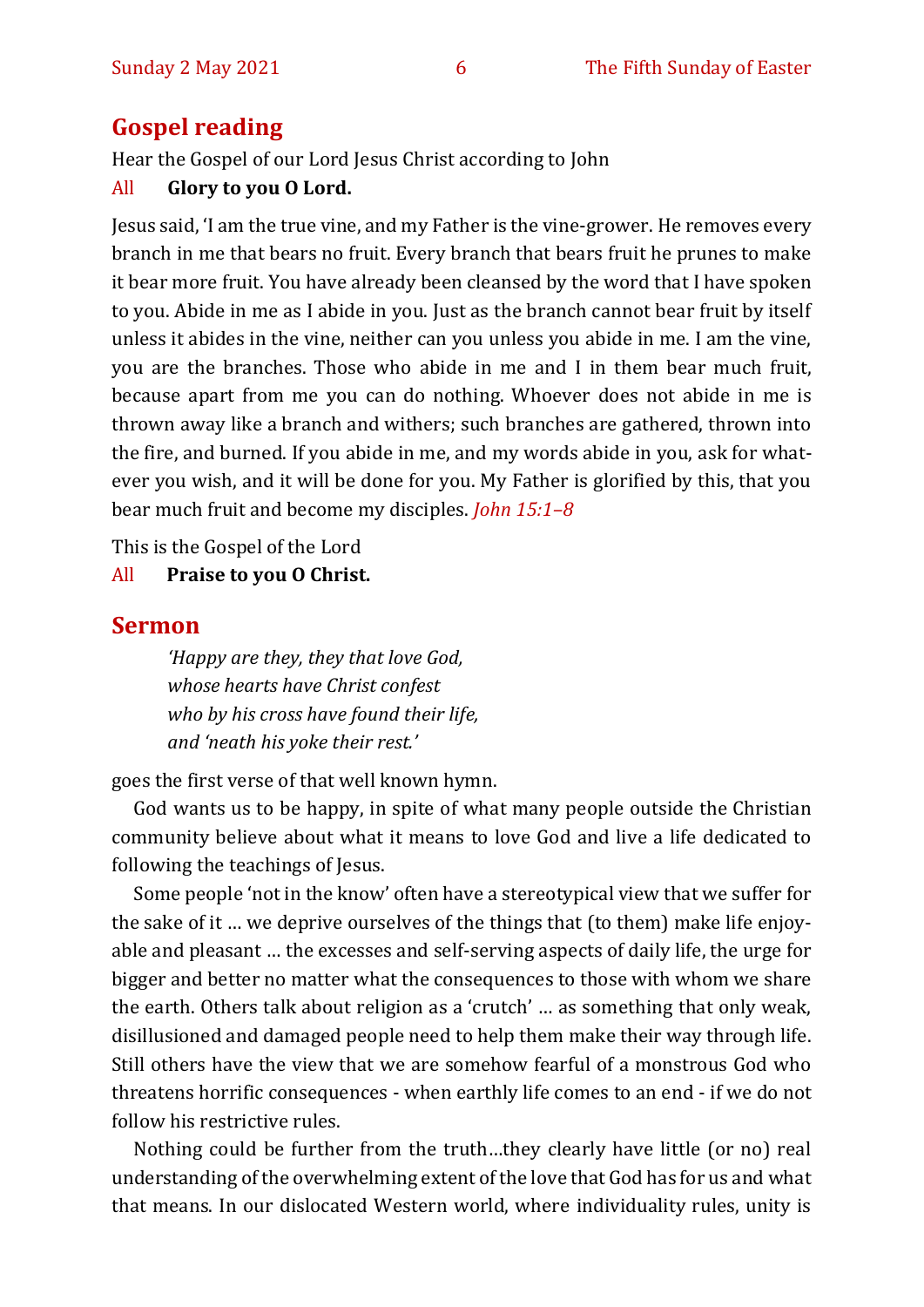often regarded as inhibiting, and the duties of relationships may be seen as tiresome and claustrophobic. Reliance on God (they think) is at best, foolish and, at worst, dangerous.

Yet we are surrounded by people who feel insecure, who turn to external means to satisfy their need to feel relevant, confident and able to compete with others whom they admire or aspire to emulate. For those with the means, life becomes bigger and better than that which went before, but so too does the emptiness inside them which alienates them from their true selves and which no amount of goods can fill or satisfy. But still they remain suspicious of a unity with God, which seems to give us … Christ's disciples…something which money cannot buy.

This 'something' is the simple knowledge that God loves us, as we hear in the first letter of John which is our second reading. The words *'love'* and *'loved'* occur no less than twenty six times in the passage (I counted them!). It is a passage we can turn to time and time again when we need to be reminded of the awesome covenant, bought by Christ's blood, between us and our Heavenly Father. He loves us…and we cannot know what it is to love unless we know and understand this at the deepest level, and return that fearless love by letting it spread through our lives to others.

In our beautiful Gospel passage (one of the *'I am …'* sayings from John's gospel) Jesus wants us understand that we are joined to him…part of him…in a way which allows us access to that which God has given him. He will love us and value us, respect us and never let us go. In him we shall find our authenticity, our confidence and our relevance to God and to the rest of our world.

A vine is a remarkable plant. As it grows, a vine develops a very thick, winding stem from which the branches emerge. They can grow such that it can be hard to determine which is the original branch and which other are developed branches. When Jesus says, *'I am…'* (God's own name given to Moses) he is speaking from his divine nature. He … Jesus-as-God … invites us to be grafted and rooted with him in the vine, heavily symbolic of the love we celebrate at the Eucharist. His precious blood poured out for us … the wine we take at Communion … the 'something' … the love so freely given, is an invitation to us to become a living part of that winebearing vine … a living part of that love.

But it is important for us to remember that even though vine branches at first glance look alike, no two are exactly the same. They may weave and twist in similar ways, they may produce similar fruit after the same pattern, but each is unique. And this is symbolic of Jesus' call to each of us. He calls us in our uniqueness to become joined with him in a similar purpose, that of spreading the love of God wherever we are. We produce the same fruit from our individual branch; we are integrally united with the original stem. Whether or not we are fruitful vines depends on us … and there is a cost, of course, just as Jesus' life had a cost.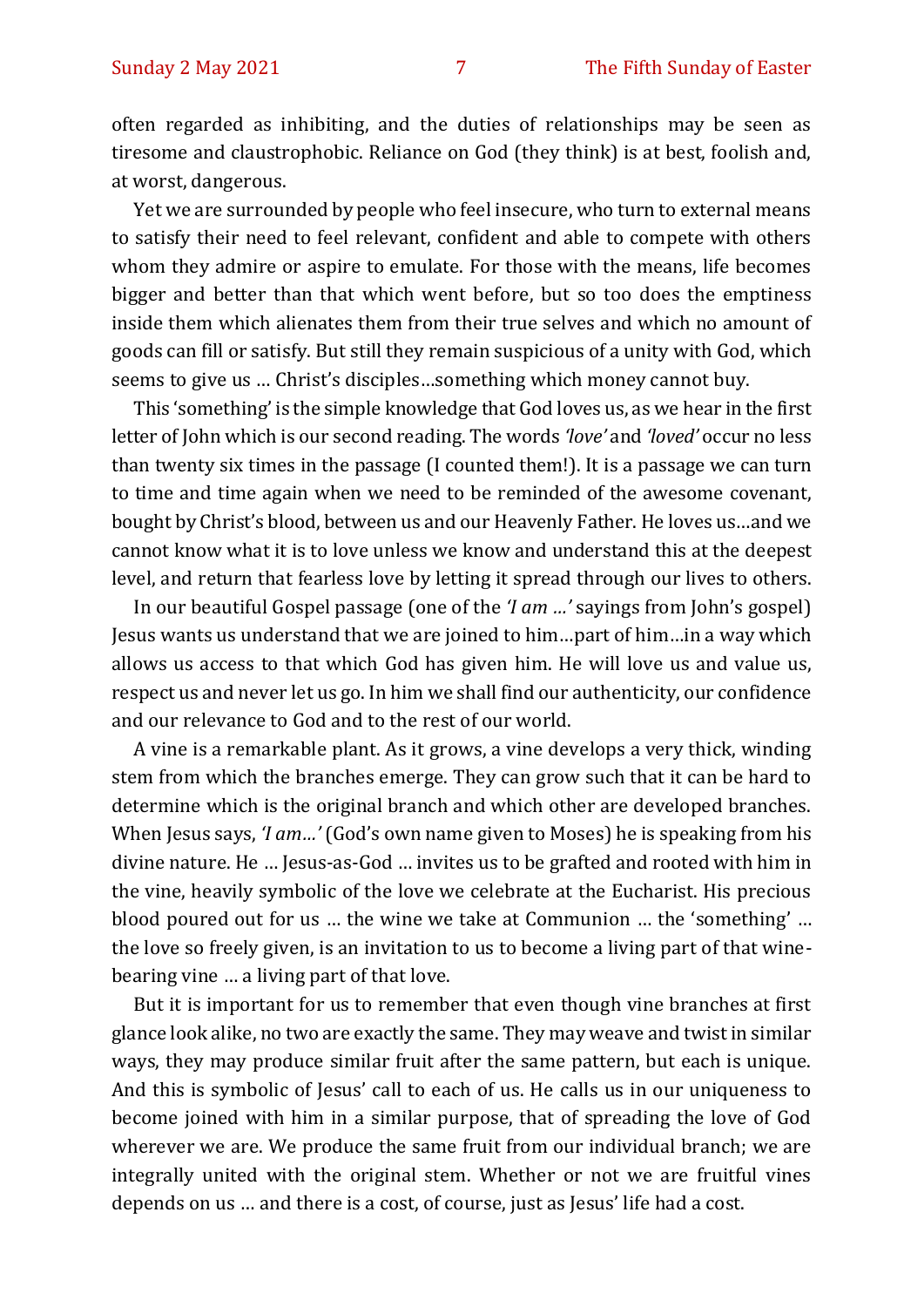The love of God is given freely to all, but that does not dilute it, it does not affect the preciousness of the gift, it does not lessen its power to change lives. God's special gift strengthens and inspires us to hold fast, to remain faithful and fruitful, both when we are challenged by the world and when we experience personal hardships.

The wider our life experience, both good and bad, the deeper our understanding, and the greater our appreciation of life as a precious gift. The better we see others through Jesus' eyes, the greater value we place on them … our little branch becomes an active extension of Jesus. From this grows a greater love for God and each other and the expansion of love throughout the world.

*Happy are they, they that love God, whose hearts have Christ confest, who by his cross have found their life, and 'neath his yoke their rest.'* Amen.

# **The Creed**

Do you believe and trust in God the Father, the source of all being and life, the one for whom we exist?

#### All **We believe and trust in him.**

Do you believe and trust in God the Son, who took our human nature, died for us and rose again?

#### All **We believe and trust in him.**

Do you believe and trust in God the Holy Spirit, who gives life to the people of God and makes Christ known in the world?

#### All **We believe and trust in him.**

This is the faith of the Church.

All **This is our faith. We believe and trust in one God, Father, Son and Holy Spirit. Amen.**

## **Prayers of intercession**

Let us pray to the Lord God Almighty, in whom we live and move and have our being.

Father, we want to produce good fruit in abundance; nurture us as branches of the true vine, train and prune us where necessary, and may our spiritual harvest make rich wine,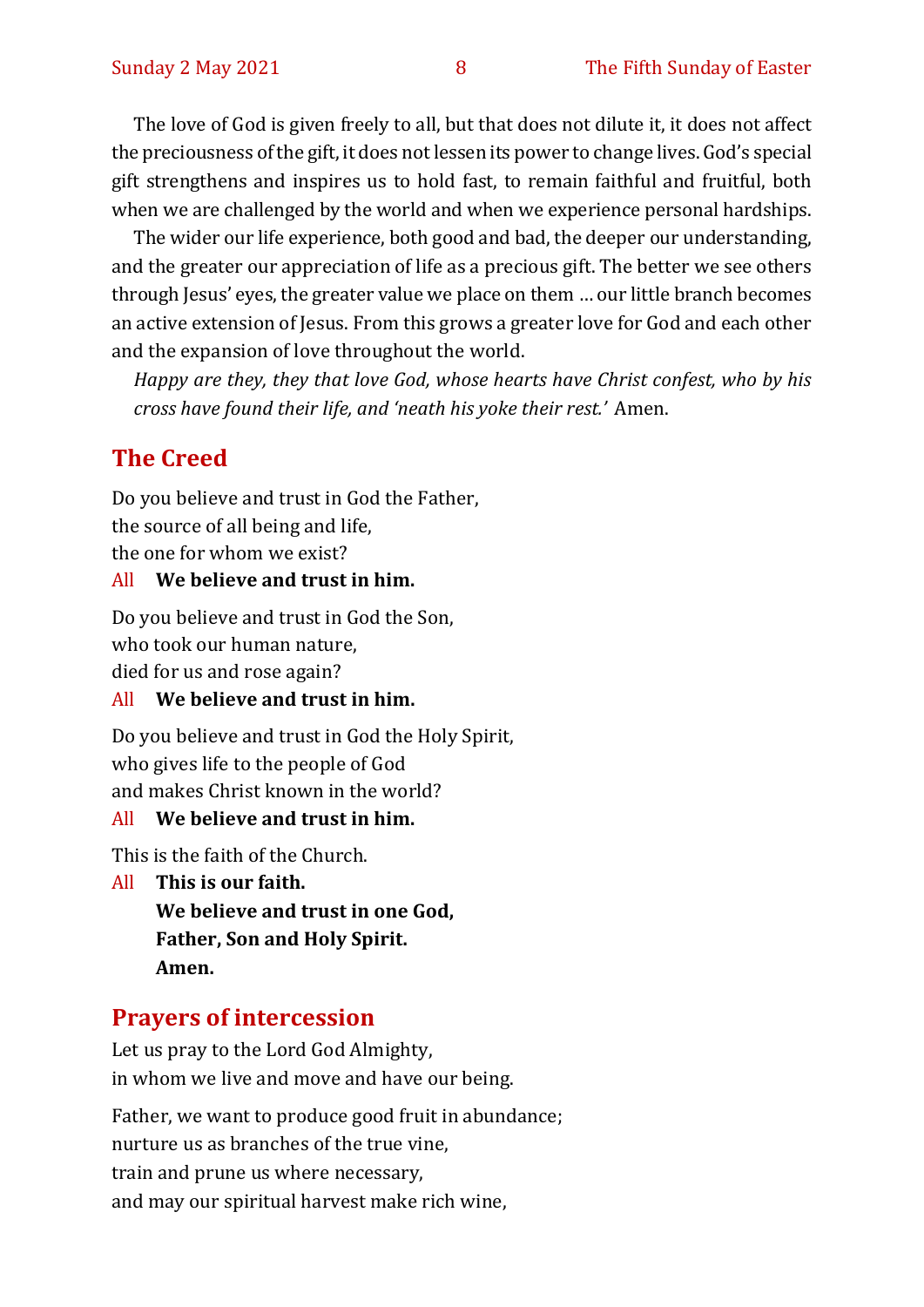wine of your kingdom. Lord in your mercy,

#### All **hear our prayer.**

Father, clearly we see around the world the tragic and expensive consequences of branches cut off from the true vine. We pray for a seeking after your truth and a desire to act rightly and justly in all areas of human society. Lord in your mercy,

#### All **hear our prayer.**

Father, we pray for those to whom we are linked by family, friendships or work;  $\sim$ especially we pray for those separated from their loved ones or their home. Lord in your mercy,

#### All **hear our prayer.**

Father, we long for healing and wholeness in all who suffer and in all dysfunctional communities; guide us to understand how we might be part of the healing. We pray today for the people of India and other underdeveloped nations where the ravages of the Covid pandemic are causing catastrophic devastation. Lord in your mercy,

#### All **hear our prayer.**

Father, we know that death cannot separate us from your love; in that knowledge we commend your keeping those who have died and all who mourn them. Lord in your mercy,

#### All **hear our prayer.**

Father, we thank you that we can live in the joyful freedom of your love,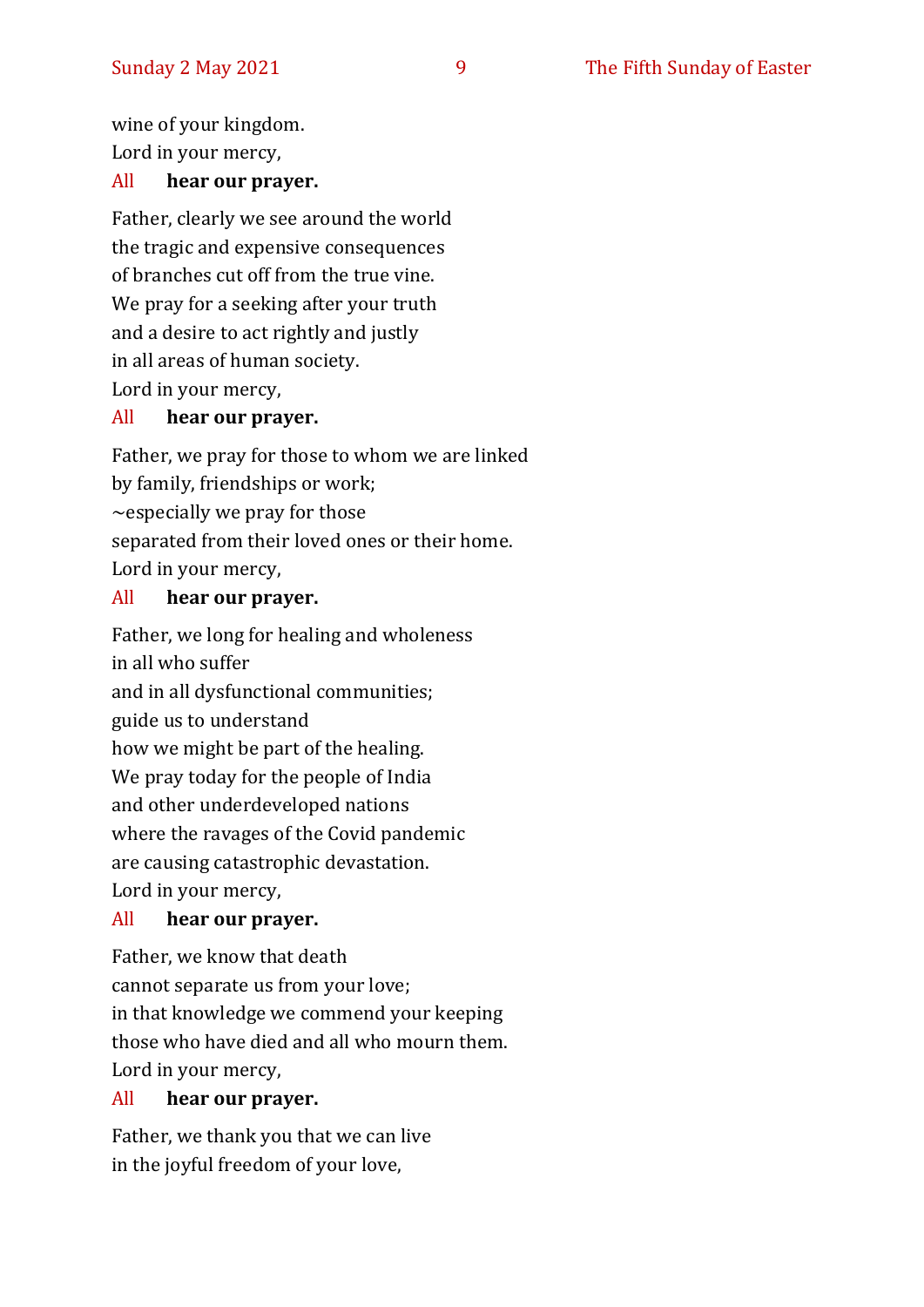as we dedicate ourselves, as branches of the true vine, to serving others.

Merciful Father,

All **accept these prayers for the sake of your Son, our Saviour Jesus Christ. Amen.**

# **The peace**

Peace to you from God our heavenly Father. Peace from his Son Jesus Christ who is our peace. Peace from the Holy Spirit, the Life-giver

The peace of the Lord be always with you,

All **And also with you.**

## HYMN 3 **[Longing for light we wait](https://youtu.be/ZJq3bhdgQoc)** (please click on this link to hear the hymn)

The liturgy of the Communion Service appears below

# The Dismissal

The peace of God which passes all understanding, keep your hearts and minds in the knowledge and love of God, and of his Son Jesus Christ our Lord; and the blessing and the blessing of God almighty, the Father, the Son, and the Holy Spirit, be among you and remain with you always. and the blessing of God the Almighty: Father, Son, and Holy Spirit, be with you now and remain with you always. All **Amen.**

#### HYMN 4 **[As the deer pants](https://youtu.be/peZudXt9faU)** (please click on this link to hear the hymn)

Go in peace to love and serve the Lord.

#### All **In the name of Christ. Amen.**

Alleluia! Christ is risen!

All **He is risen indeed! Alleluia!**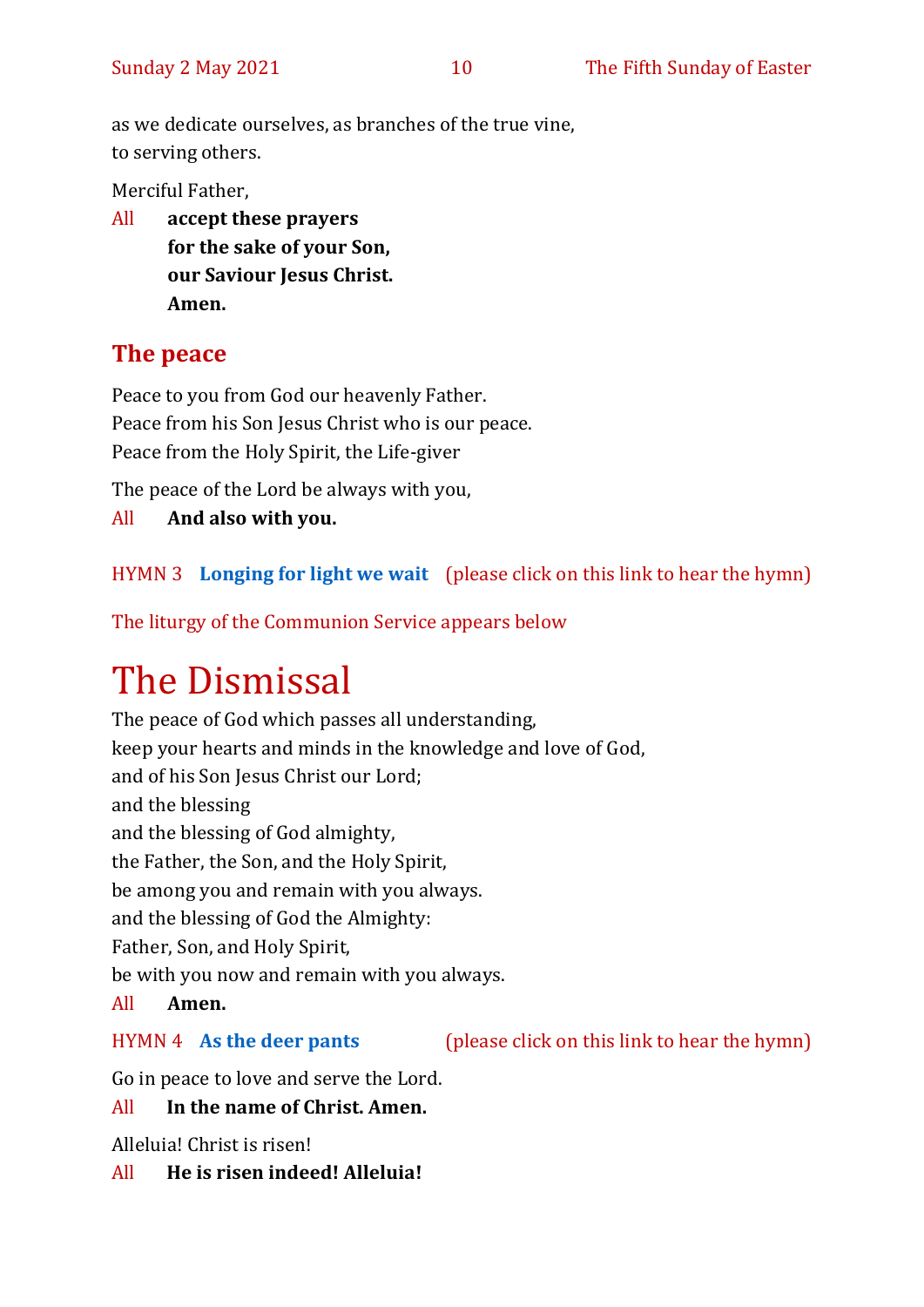# The Liturgy of the Sacrament

# Eucharistic Prayer (prayer E)

The Lord be with you

# All **and also with you.**

Lift up your hearts.

# All **We lift them to the Lord.**

Let us give thanks to the Lord our God.

# All **It is right to give thanks and praise.**

Father, you made the world and love your creation. You gave your Son Jesus Christ to be our Saviour. His dying and rising have set us free from sin and death. And so we gladly thank you, with saints and angels praising you, and saying,

All **Holy, holy, holy Lord, God of power and might, heaven and earth are full of your glory. Hosanna in the highest. Blessed is he who comes in the name of the Lord. Hosanna in the highest.**

We praise and bless you, loving Father, through Jesus Christ, our Lord; and as we obey his command, send your Holy Spirit, that broken bread and wine outpoured may be for us the body and blood of your dear Son.

On the night before he died he had supper with his friends and, taking bread, he praised you. He broke the bread, gave it to them and said: Take, eat; this is my body which is given for you; do this in remembrance of me.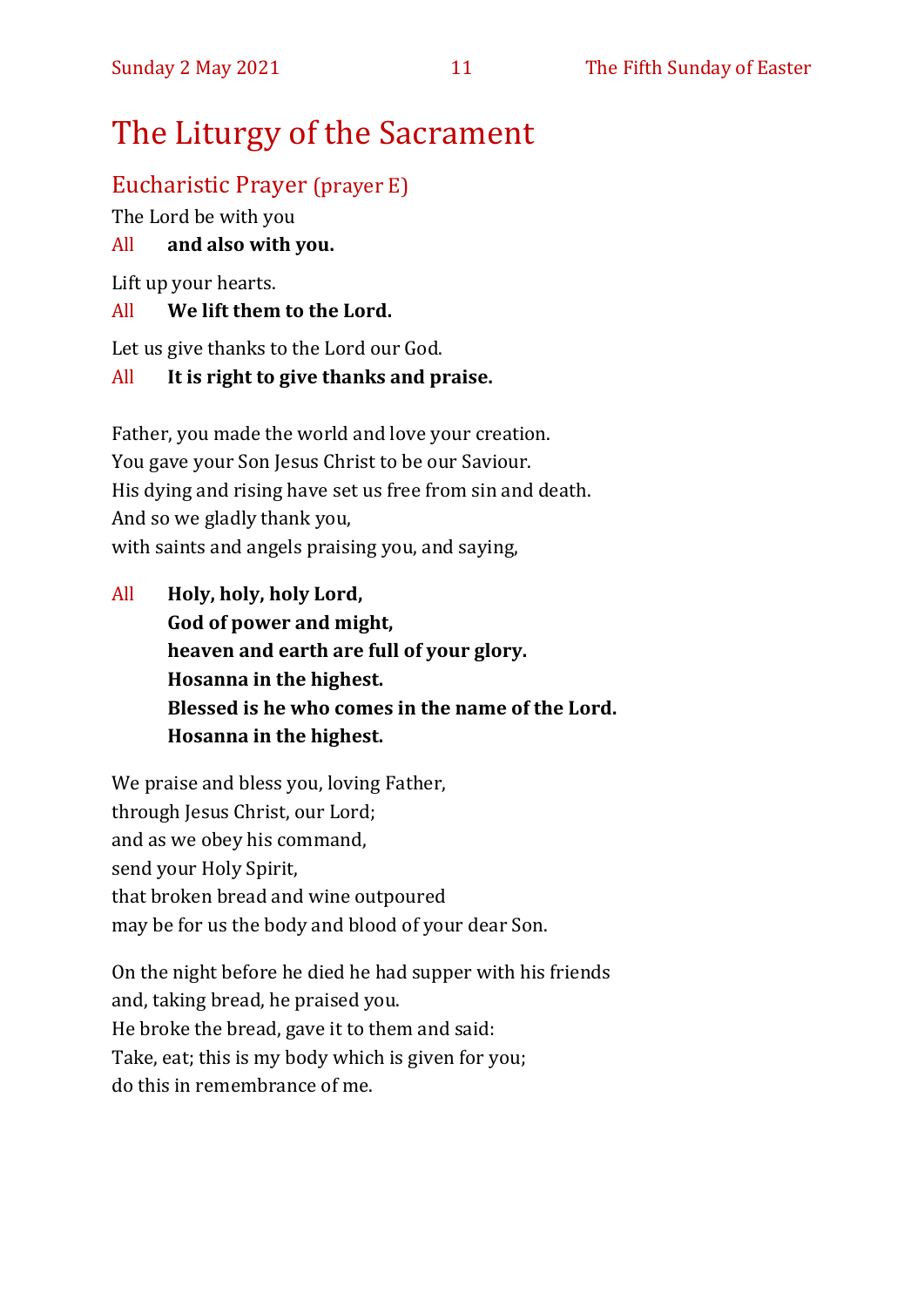When supper was ended he took the cup of wine. Again he praised you, gave it to them and said: Drink this, all of you; this is my blood of the new covenant, which is shed for you and for many for the forgiveness of sins. Do this, as often as you drink it, in remembrance of me.

So, Father, we remember all that Jesus did, in him we plead with confidence his sacrifice made once for all upon the cross.

Bringing before you the bread of life and cup of salvation, we proclaim his death and resurrection until he comes in glory.

Great is the mystery of faith:

# All **Christ has died. Christ is risen. Christ will come again.**

Lord of all life, help us to work together for that day when your kingdom comes and justice and mercy will be seen in all the earth.

Look with favour on your people, gather us in your loving arms and bring us with all the saints to feast at your table in heaven.

Through Christ, and with Christ, and in Christ, in the unity of the Holy Spirit, all honour and glory are yours, O loving Father, for ever and ever.

All **Amen.**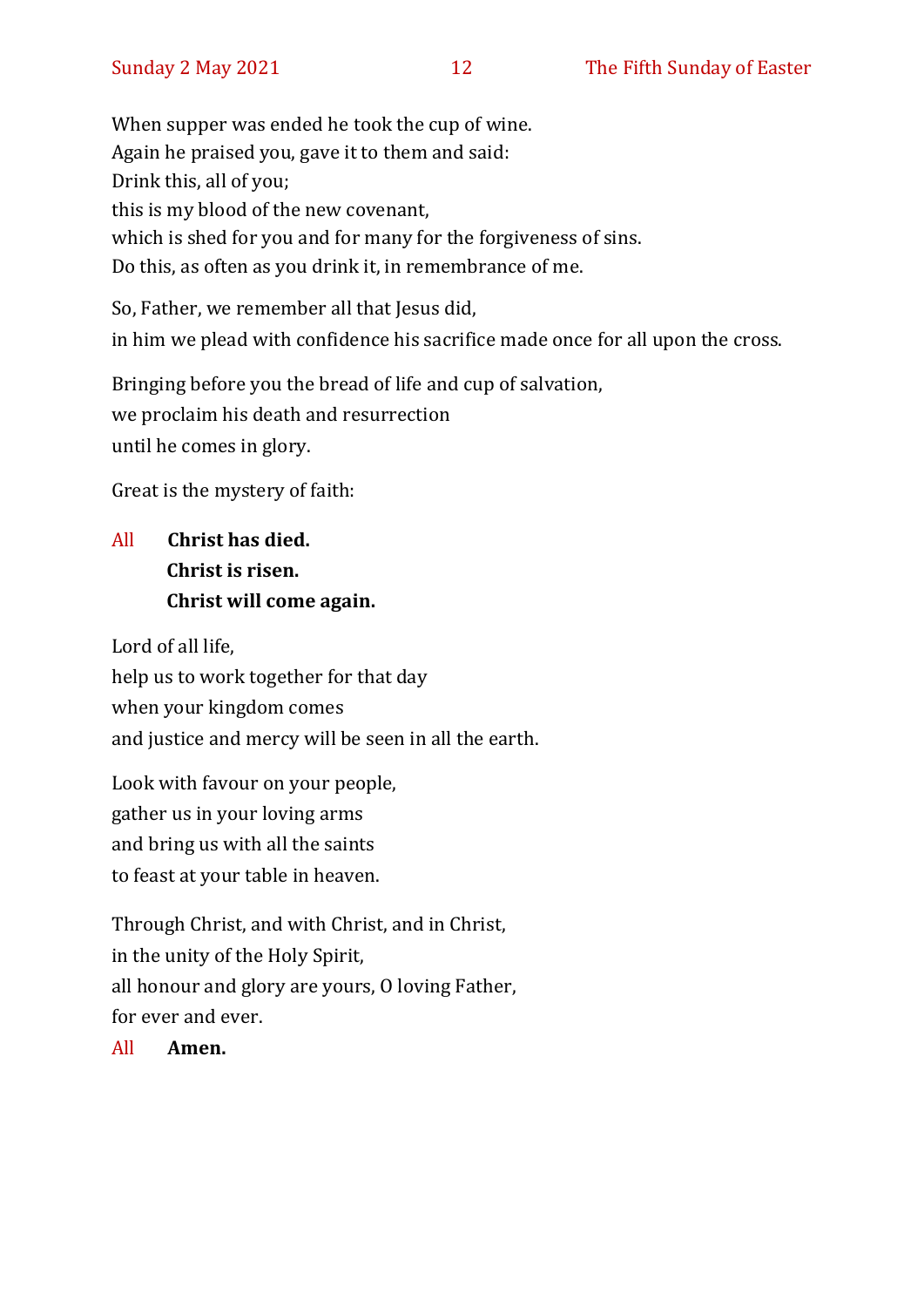## The Lord's Prayer

As our Saviour taught us, so we pray

All **Our Father in heaven, hallowed be your name, your kingdom come, your will be done, on earth as in heaven. Give us today our daily bread. Forgive us our sins as we forgive those who sin against us. Lead us not into temptation but deliver us from evil. For the kingdom, the power,** 

**and the glory are yours now and for ever. Amen.**

# Breaking of the Bread

We break this bread to share in the body of Christ.

- All **Though we are many, we are one body, because we all share in one bread.**
- All **Lamb of God,**

**you take away the sin of the world, have mercy on us.**

**Lamb of God, you take away the sin of the world, have mercy on us.**

**Lamb of God, you take away the sin of the world, grant us peace.**

Draw near with faith. Receive the body of our Lord Jesus Christ which he gave for you, and his blood which he shed for you. Eat and drink in remembrance that he died for you, and feed on him in your hearts by faith with thanksgiving.